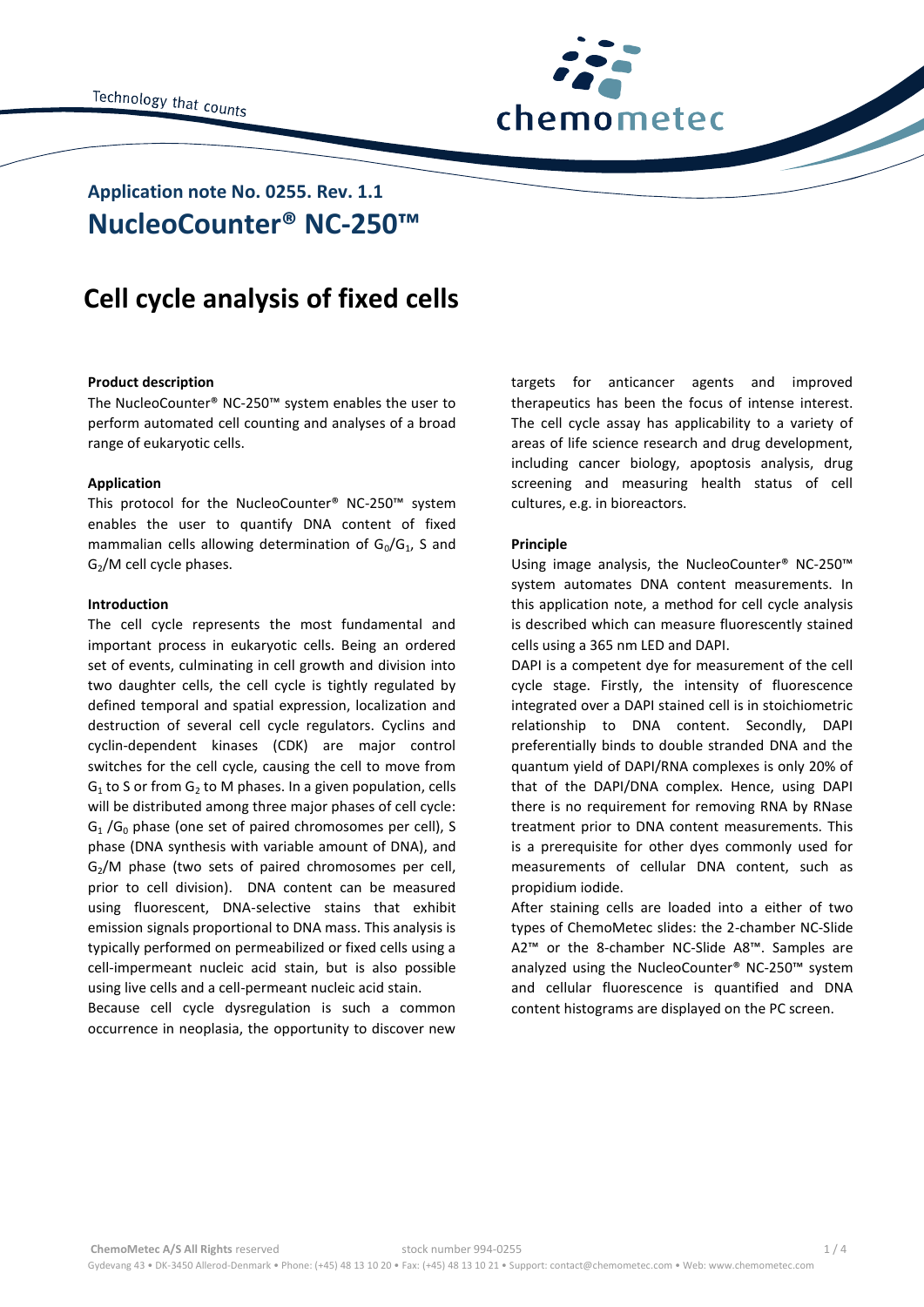# **chemometec**

# **Procedure**

# **Materials**

- Cells to be stained\*
- Phosphate buffered saline (PBS)\*
- Fixative: 70 % ethanol\*
- **Solution 3** (1 µg/ml DAPI, 0.1% triton X-100 in PBS)
- **NC-Slide A2™** or **NC-Slide A8™**

# \* provided by the user

# Important notes:

For proper staining it is crucial to keep the cell density within the range of  $2x10^6$  to  $4x10^6$  cells/ml. In case of limited amounts of cells the procedure can be scaled down, e.g use  $2x10^5$  to  $4x10^5$  cells in 0.1 ml PBS in step 1.

# Protocol

- 1. Collect cells for fixation
	- *a. For cells growing in suspension or hematologic samples.* Harvest cells by centrifuging 5 min. at 500 *g* at room temperature. Wash once with PBS. Count cells (e.g. by using the Viability and Cell Count Assay) and thoroughly resuspend  $1x10^6$  to  $2x10^6$  cells in 0.5 ml PBS.
	- *b. For adherent cells.* Harvest cells by trypsinization and pool the trypsinized cells with cells floating in the medium (latter consist of detached mitotic, apoptotic and dead cells). Centrifuge cells for 5 min. at 500 *g* at room temperature. Wash once with PBS. Count cells (e.g. by using the Viability and Cell Count Assay ) and thoroughly resuspend  $\underline{1x10}^6$  to  $\overline{2x10}^6$  cells in 0.5 ml PBS.
- 2. Add 4.5 ml of 70% ethanol to each of an appropriate number of 10-15 ml centrifuge tubes. Keep on ice.
- 3. Transfer the cells suspensions (prepared in step 1) into the appropriate tubes containing ice-cold 70% ethanol, vortex rigorously, and keep the cells in the fixative for at least 2 hours.
	- a. Important: it is essential to have a single-cell suspension at the time that cells are mixed with ethanol.
	- b. Cells can be stored in 70% ethanol for several months at 0-4 $^{\circ}$  C.
- 4. Centrifuge ethanol-suspended cells for 5 min. at 500 *g*. Decant ethanol thoroughly.
	- a. Note: Cell pellet may be loose. Make sure that no cells are lost in this and subsequent washing steps.
- 5. Suspend cell pellet in 5 ml PBS, leave for 50 sec, and centrifuge 5 min. at 500 *g*.
- 6. Resuspend cell pellet in 0.5 ml **Solution 3** and incubate for 5 minutes at 37 C.
- 7. Engage the NucleoCounter® NC-250™ by starting NucleoView™ NC-250 software.
- 8. Depending on the number of samples a 2-chamber slide (**NC-Slide A2™**) or an 8-chamber slide (**NC-Slide A8™**) can be used.
	- a. **NC-Slide A2<sup>™</sup>:** Load ~30 µl of each of the cell suspensions into the chambers of the slide. Place the loaded slide on the tray of the NucleoCounter® NC-250™ and select "**Fixed Cell Cycle-DAPI Assay"**, sample unit **NC-Slide A2™** and press RUN.
	- **b. NC-Slide A8**<sup> $™$ </sup>: Load  $\sim$ 10 µl of each of the cell suspensions into the chambers of the slide. Place the loaded slide on the tray of the NucleoCounter® NC-250™ and select "**Fixed Cell Cycle-DAPI Assay**", sample unit **NC-Slide A8™** and press RUN.
- 9. Cellular fluorescence is quantified and DNA content histograms are displayed on PC screen. Markers in the displayed histograms can be used to demarcate cells in the different cells cycle stages (see figure below).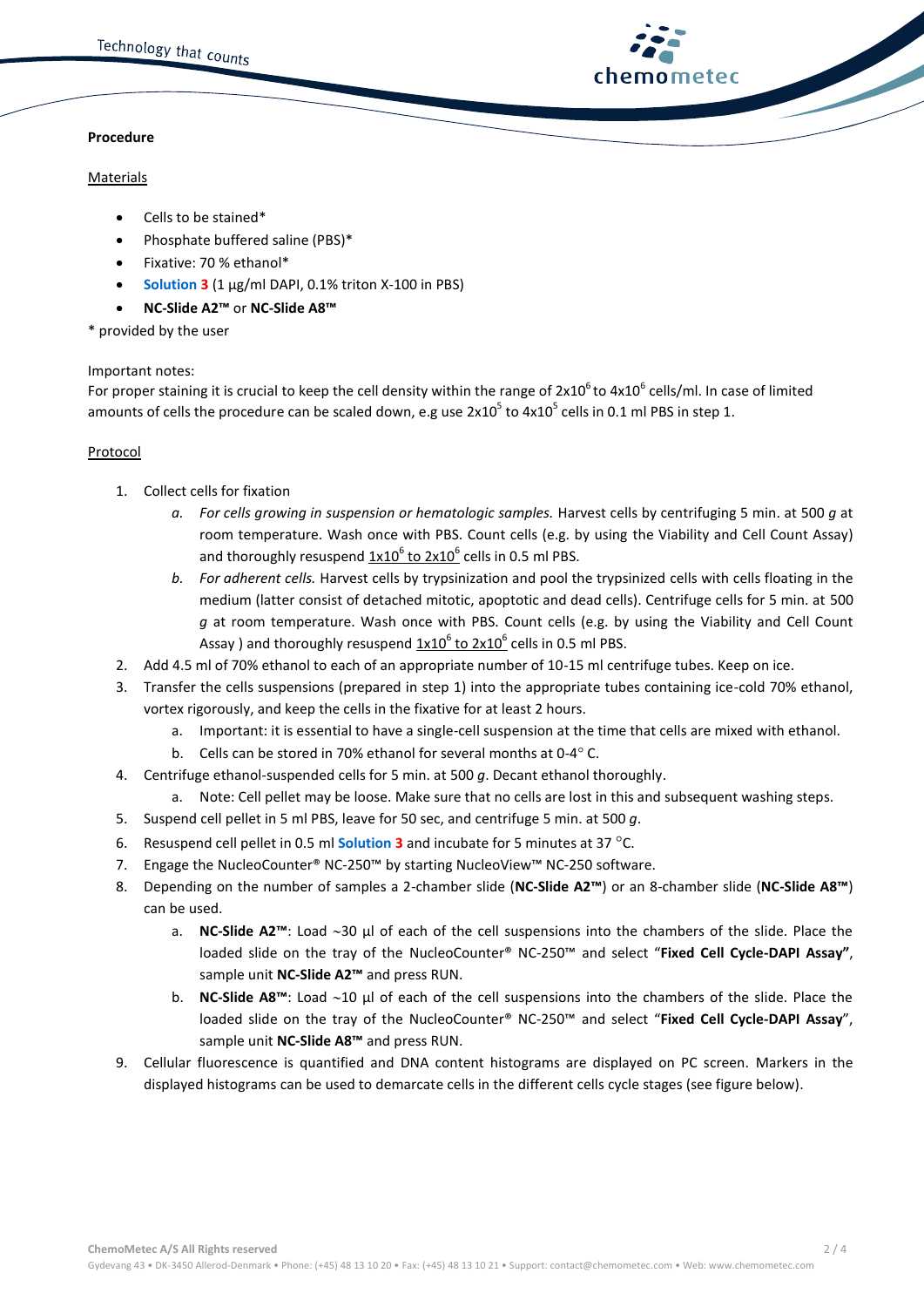



# **Troubleshooting**

# Inappropriate loading of the NC-Slides:

Due to variations in chamber volumes the exact amount needed to fill the chamber may vary. Make sure that the chamber is completely filled and that no excess liquid spreads into other chambers or onto the top of the coverslip. Furthermore, avoid introduction of air bubbles into the chambers. Insufficient filling and air bubbles may cause cell movement compromising the quality of the image analysis.

# Intensity of  $G_1/G_0$  peak varies from sample to sample:

If the intensity of the  $G_1/G_0$  peak varies between samples (using the same cell type) it is recommended to dilute the samples 2-5 fold with **Solution 3** (DAPI) and incubate another 5 minutes at 37° before re-analyzing in the NucleoCounter® NC-250™.